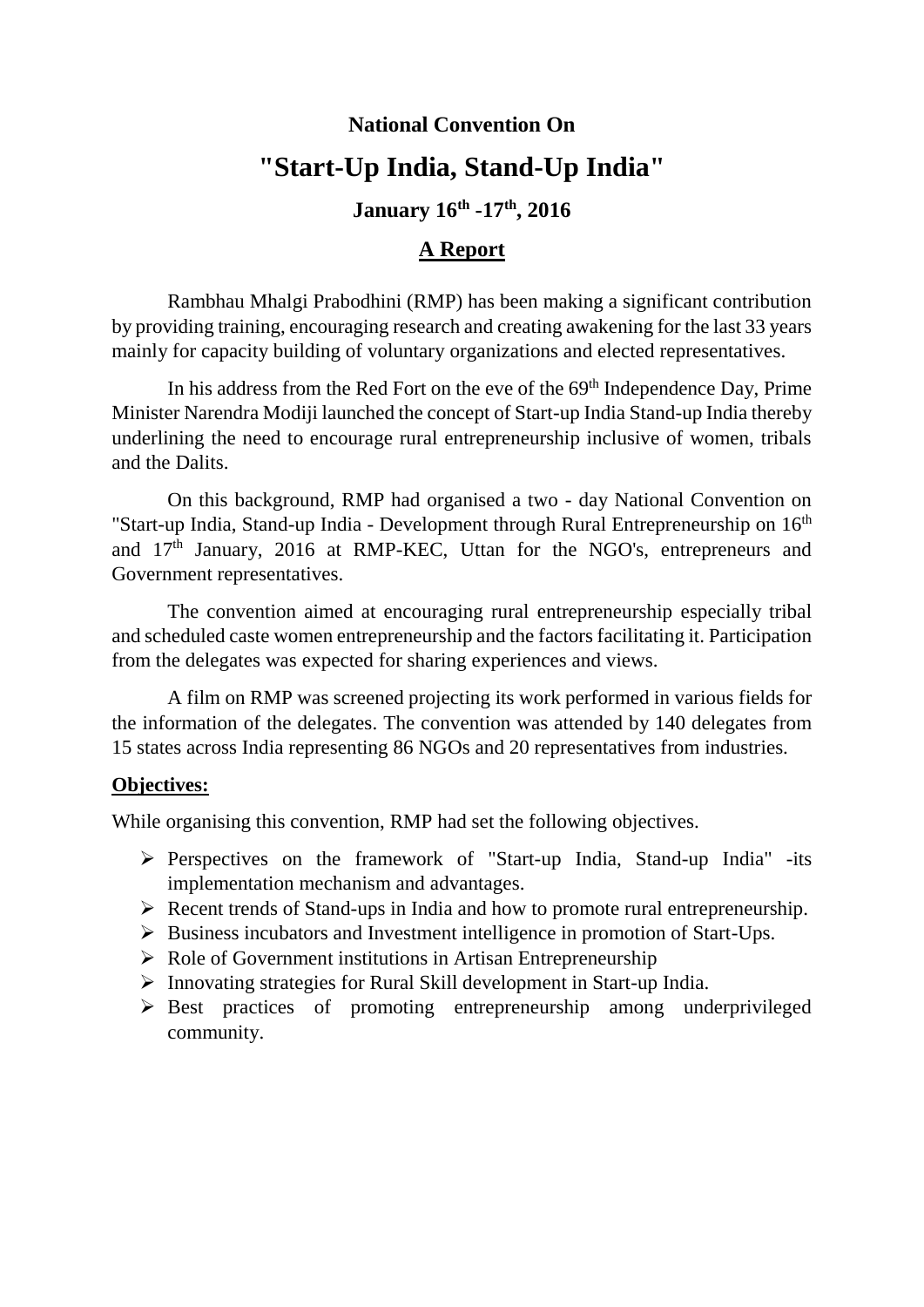#### **Inaugural Session:**

The convention was inaugurated by Padmashree Dr. Vijay Bhatkar,the eminent scientist. Dr. Vinay Sahasrabuddhe, director of RMP and VP BJP, Prof. Aniruddha Deshpande, Chairperson of RMP, Ravindra Sathe, executive director of RMP, Smt. Rekha Mahajan, member, managing committee were the other dignitaries present at the inauguration.

Ravindra Sathe, Executive Director of RMP welcomed the gathering. He mentioned that RMP has always been leading in conducting programmes and that this convention would provide an opportunity for interaction between the NGOs. Shri. Sathe mentioned about similar conventions organized by RMP in the past based on themes like volunteer training, CSR, Swaccha Bharat and the present conference being the sixth programe. He expressed hope that with the participation of Government officials and experts it will accelerate the process of rural entrepreneurship including women,dalits and tribals.

Dr. Vinay Shasrabuddhe, director general of RMP, in his address, underlined the principle of energy and creativity beneath the concept of Stand-up India. Quoting Dr. Babasaheb Ambedkar, he said that the employment seeker should become employment generator. Dr. Sahasrabuddhe said that participation of public in governance is required. He further highlighted the role of the NGOs working at the local levels and added that finally, "hand-holding" is required for the development.

Dr. Vijay Bhatkar in his inaugural address quoted Swami Vivekannanda's message Stop not till goal is reached and that after "Uttishta" we want - to be aggressor, developed. Bhatkar said that the  $21<sup>st</sup>$  century is the century of Asia while the last century belonged to US and Japan. Dr. Bhatkar talked about the rise of several civilizations in history and pointed out that only Hindu civilisation lasted, the reason for which as explained by Dr. Bhatkar is the basis of both-the spiritual knowledge and the scientific knowledge adding that Yoga is a manifestation of this principle. Swami Vivekanand had predicted a rise of India, Dr. Bhatkar said he expects the same. Today India has 3<sup>rd</sup> largest economy of world in purchasing power It is very much advanced in science and Technology as is evident through the missions like Chandrayan, Atomic energy, in offering largest no of researchers to the world.

He emphasized the need to create atmosphere for Start-ups and increase the number of Startups, from 5000 to 10,000 and need to activate 15 lacs engineers graduating every year and create the ecosystem needed for it. Dr. Bhatkar mentioned that he had prepared the super computer, now we see the software industry of 180 billion dollars. Dr. Bhatkar underlined the necessity of the Startup for rural sector since 70% livelihood is from villages & expressed hope for transformation of economy from machines to bio economy which is nothing but cow economy which implies basic economy and added that this economy can rise if research is done and the agriculture economy needs to be rejuvenated for that .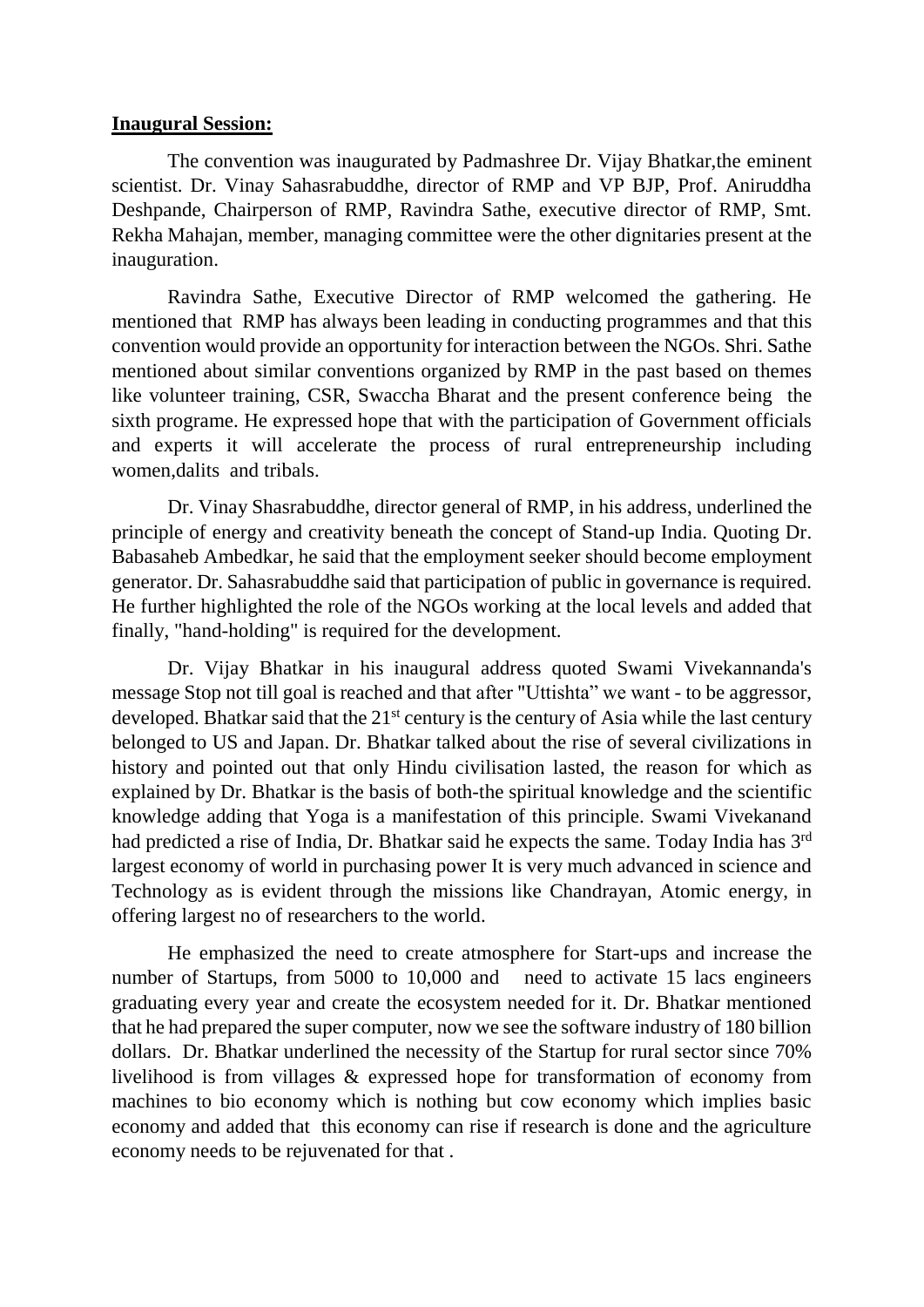Aniruddha Deshpande, chairman of RMP,while elucidating the concept of Startup, opined that it is a serious thought- for restructuring since in the past it was not a favorable structure. Quoting Gandhiji's slogan "back to villages", Aniruddha Deshpande said India stays in villages hence productivity in villages needs to be improved.

Further, Deshpande commented on current thoughts - capitalization- which focusses on Pvt. sector, Socialism on public sector, but both these have failed hence 'People' Sector in Important. As was envisioned by Deendayal Upadhyaya, said prof Deshpande, our aim needs to be हर हाथ को काम, हर पेट को भोजन, हर खेत को पानी, work for each hand, food for each one, water for each field field but we have not fulfilled this aim. Also, we have a rich ecosystem but due to man- centered approach we are damaging the ecosystem. Technology is required, but only in proportion.

Prof Deshpande said Dr. Kalam had talked about creating urban amenities in Rural India. अग्रेसर भारत- is not just a slogan but it will take India head. Deshpande also added that RMP is known to impart training to volunteers to create confidence and that this conference was a part of the training and awareness activity.

**Santosh Gupta** proposed vote of thanks to all those who contributed to the convention. He also expounded on the thought behind organising the conference.

# **Session I: Unveiling the plan of government of India on "Standup India, Start-up India Perspectives.**

Santosh Gupta, CEO, ISRN elaborated on Policies and strategies for the promotion of Start-Up. He underlined the need to have entrepreneurship specifically in rural India. Further he spoke about the programs which directly support entrepreneurship in rural areas. He listed the various schemes like PMRY- Startup Village Plan, MSE cluster project NMDFC, National minorities development and frame corporation by ministry of minorities regional rural department centres, credit guarantee funds schemes for women to have strategic management in the context of entrepreneurship in rural areas one needs to have long term development strategy with system of institutions and networking. NGO's need to provide 6 M's - manpower, money, management machinery, market and material.

Rajeev Gupte, director MSME development institute narrated about MSM schemes, institute level working with the focus of going ahead. MSME plays a role to advise Govt. in policy formulation, provide facilities for technology up-gradation, modernization essential for payment and validity of MSME development Act for micro and small entrepreneurs. Gupte further added that MSME aims at developing human resources, the training and skill up- gradation and providing economic skill. The schemes of MSME include entrepreneurship and skill development, Technology upgradation, access to credit and so on.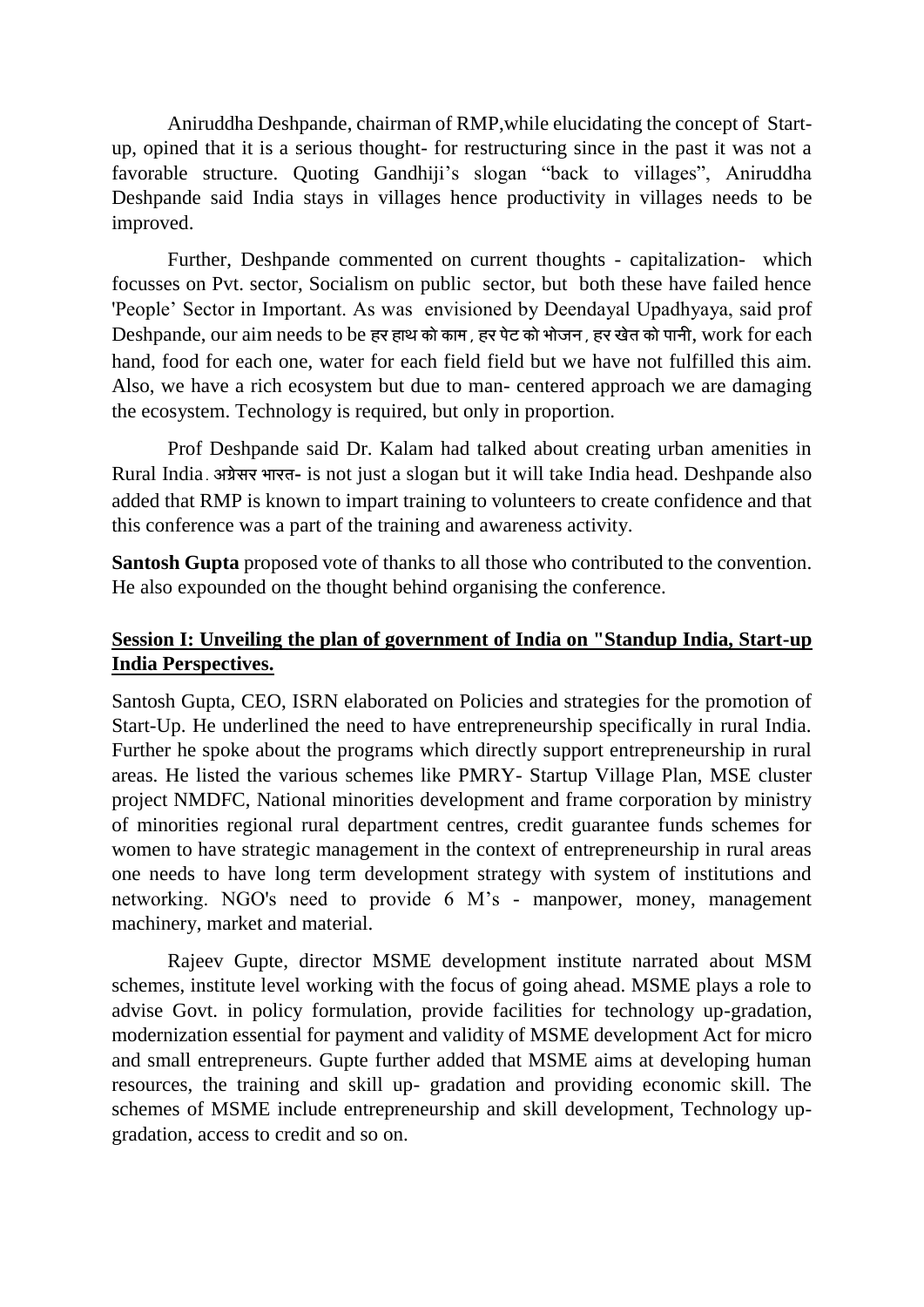Gupte elaborated the concept of IPR- intellectual property Right through which patents and Geographical indications are registered. He cited examples like Sholapur chaddar, Kolhapur chappals etc. for geographical indicators. Mr. Gupte also stressed upon need of modern technology for precision in the production.

Dr. Vinay Sahasrabuddhe elaborated with examples the importance of new ideas and creativity since one size does not fit all. The concept of hand holding was stressed upon by Dr. Sahasrabuddhe to bring in the desired change and also the need to motivate rural entrepreneurship. In his concluding remarks he also underlined the need for flexibility of the schemes offered and that one needs to be empathetic while giving aid from government schemes.

#### **Session II: How to Promote Rural entrepreneurship (Adivasi and Dalit women)**

Mr. Santosh Panda, former secretary, ministry of Textile of GOI, in his address discussed about concept of sustainable development and the way to promote rural entrepreneurship. Mr. Panda mentioned about environmental degradation and the social aspects as areas of concern for sustainable development since in a developing country like India, those sectors of society which are deprived of an access don't develop hence there is a big gap within our society. He elaborated on the directive principles of state policy and mentioned the concrete measures of development by current government for success, the pre requisites being a defect free product with good quality and design for which new technology can help. Finally Mr. Panda emphasized upon the need to have a synergy of action and thus optimize the benefits of Government policies.

This talk was followed by Jaya Jaitley, a social activist and chairperson of Dastakari Haat Samiti who threw light on the problems of providing market to the products of local artists. She also elaborated on the concerns while exporting the goods as far as the benefit to artist is concerned. She gave the example of Delhi Haat which provides a platform to the artisans. Although cooperative societies and NGO's are formed to help the artists they could lack commitment at times, said Ms. Jaitley. She stressed upon the need to coordinate with the artists who start their own venture but are unaware of the technical requirements like paying taxes. Ninety five percent of these artisans comprised women and under privileged, added Jaitley.

Milind Kamble, Chairman, DICCI took a review of the growth of economy world- wide mentioning the case of BRISK, reasons for fast growth and current scenario in India. While talking about the case of India, he mentioned that in 1990 India faced bankruptcy after which globalization and new reforms were accepted which benefitted the artisans. He mentioned that SC/ST are getting benefits of the welfare schemes and are into small, micro and medium industry ventures. Talking about the Startup India concept of Hon. PM., Mr. Kamble mentioned the appeal by the PM to sponsor one SC/ST and woman entrepreneur by each branch of the bank to promote inclusive development. About the support systems of finance, the Mudra Yojana was explained by Mr. Kamble which offers funds from fifty thousand to five crores.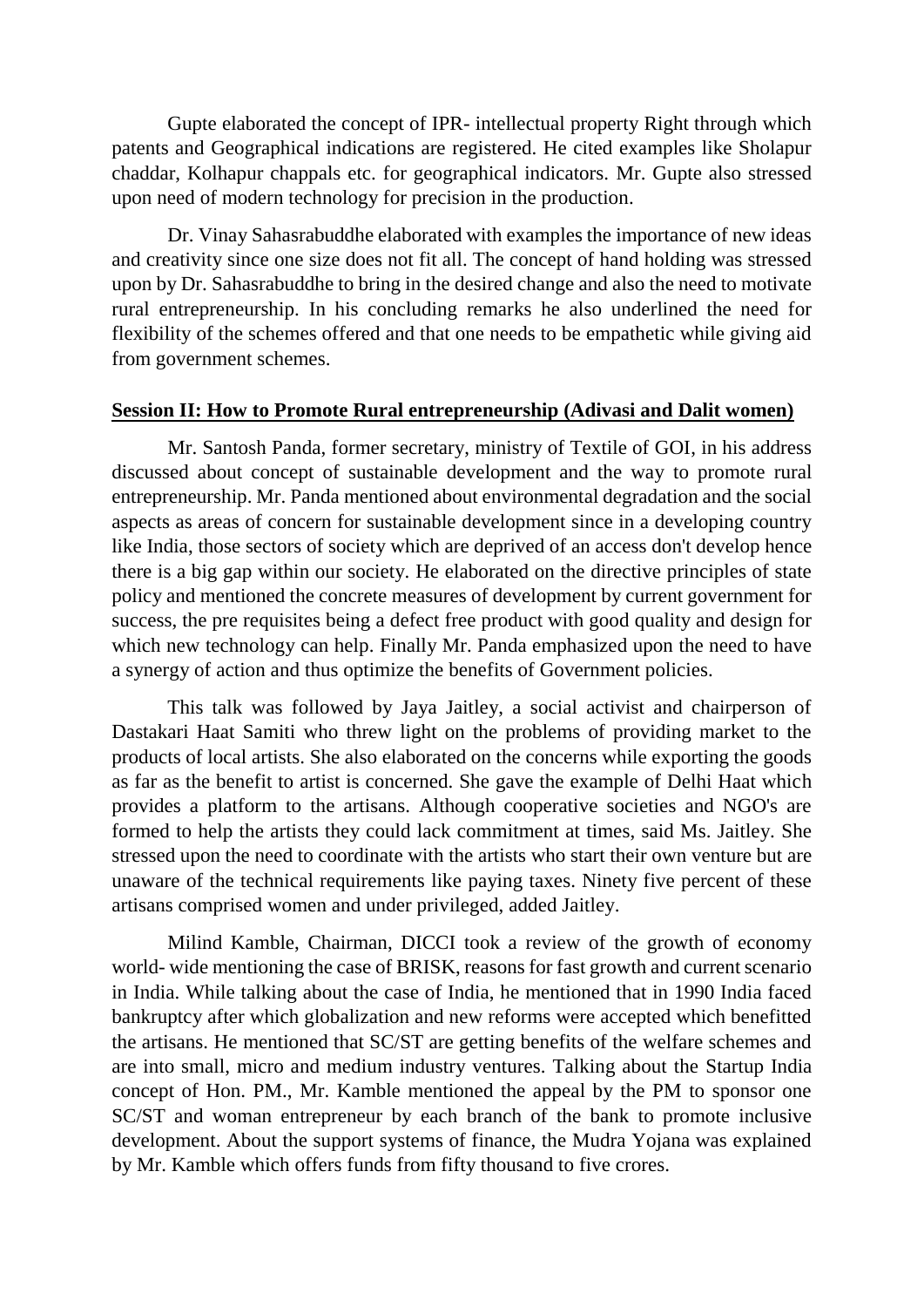Padmashri Ashok Bhagwat of Vikas Bharti, Jharkhand chaired this session. He concluded by saying that unless there are smart brains making of smart city is not possible. Referring to the theme of promoting rural entrepreneurship expounded by the earlier speakers, Bhagat referred to Vinoba Bhave and Gandhiji who had considered the development of villages, however,he added that the experiment by Nehru proved to be a failure. Bhagat emphasized that the nation should realize its strength and that the GDP of nation does not decide the rural economy.

## **Session III: Business incubators and investment intelligence in promotion of Startups**:

Shri. Swapnil Rai of IFIT, Bhopal, threw light on the concept of entrepreneurship and the need of business incubators to channelize it. Shri. Rai spoke about entrepreneurship by force and by choice i.e with one's motivation. About business incubators, the life cycle includes idea, growth and expansion, explained Shri Rai. He further gave examples of incubators like TiE, San jose and Pug and play whereby startups are encouraged. Incubation is a dynamic process of business development, said Rai.

Shri Ashish Chauhan, MD And CEO of BSE discussed the GDP status in India and also underlined the significance of Technology. Shri Chauhan threw light on the fall in GDP of India from 25 % to 6 to 7% and emphasized the need to defend India as a country. According to him, the cause of relatively better performance of India was because we created role models and tried to follow them e.g. Bill Gates, Narayan Murthy, Steeve Jobs. Also he pointed out the need to list the company so that bench making would take place .He expressed hope that India would prosper in coming days and that we could be 20% GDP of the world.

While talking about- Digging into hidden opportunities, Vishnu Swaminathan overviewed the concepts like new strategic landscape of repetition- everyone contributes, One leader-everyone leads, Transaction – Interaction, Limited Access – transparency. He elaborated that due to RTI, there is a transparency of information which is a new landscape and that one needs to consider how we can create together. He put forward the idea of letting others to copy and manufacture. Also one needs to first see the impact then think of the model, said Shri. Swaminathan. He gave the examples of using mice to smell TB patients, using iron fish to overcome iron deficiency in Cambodia etc. to demonstrate how thinking simple can lead to innovations. Due to changing technology there is a need to change the mindset, which Swaminathan believed, can happen with this Start-up. Also, he underlined the need for NGO or the artisans to list in BSE and using the CSR funds for NGO's by listing them with projects.

The session ended with question and answers between the participants and the panelists.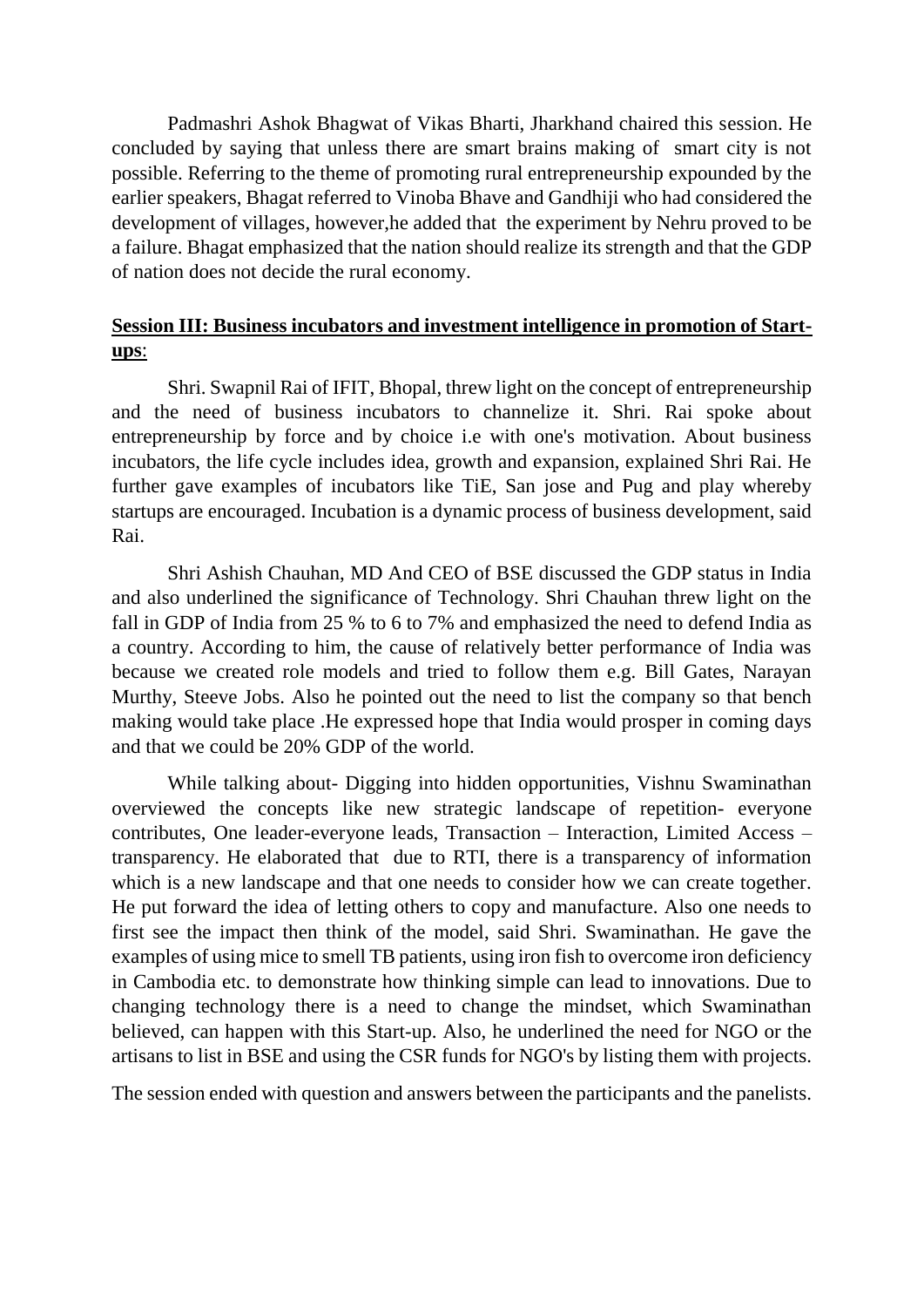#### **Day 2**

#### **Session I: Role of Government institutions in Artisan entrepreneurship.**

Shri K.L. Kataria of CAPART highlighted the vital role of Government institutions to preserve and promote art of rural artisans and that the basic aim was to provide direct access to the market by removing the middle men. For this purpose, Suraj, Craft Mela and different fests are organised, said Kataria. He listed the challenges for artisans as lack of direct access to market, lack of good packaging, lack of marketing strategy, lack of communication skills and that of knowledge of pricing strategy. To meet these challenges, the future plan as presented by Kataria included holding a series of workshops for artisans for marketing strategies, holding training programmes, developing communication skills, to train them to face international market and to have facilitation centers throughout country.

Shri Baramatekar, Dy. Chief Executive officer (west zone) KVIC, COI stated that Khadi Udyog was established to encourage rural entrepreneurship. He further added that Khadi needs to be associated with the Start-up India campaign. Informing about the Khadi Udyog, Baramatekar said that with 7000 outlets and 15000 associated institutions, it was involving 5-6 lac artisans.

He talked about the training programmes for the artisans by the experts. Further, he elaborated the Prime Minister's employment generation programme for urban and rural areas wherein 50,000 to 5 lac loan can be given. Also, there is a subsidy of 35% for the rural and 30% for the urban areas respectively.Mr. Baramatekar attributed the branding of Khadi to E- commerce to sites like Flipkart linked with the products.

#### **Shri. Mohandas Pai, Chairman of Manipal Global Education chaired the session.**

In his address, Shri Pai took an overview of the history of India with artisan based economy which was exploited by the British in the colonial rule thereby resulting in flourishing the European economy. Shri. Pai cited the reason for progress of China visa-vis India as the participation of women which is 87% and 27% respectively. Further, Shri Pai emphasized the impact of internet with currently 25 crore users which will be 100 crores in next 5 years. For the artisan, it is needed to do marketing through internet by making a portal and adding photos, to learn packing, get training for designing and be organized in a supply chain.

Dr. Vinay Sahasrabuddhe concluded the session by announcing that Maharashtra government has decided to establish Artisan University where artistry would be certified and various artisans would be trained, starting from Vidarbha, the suicide prone area.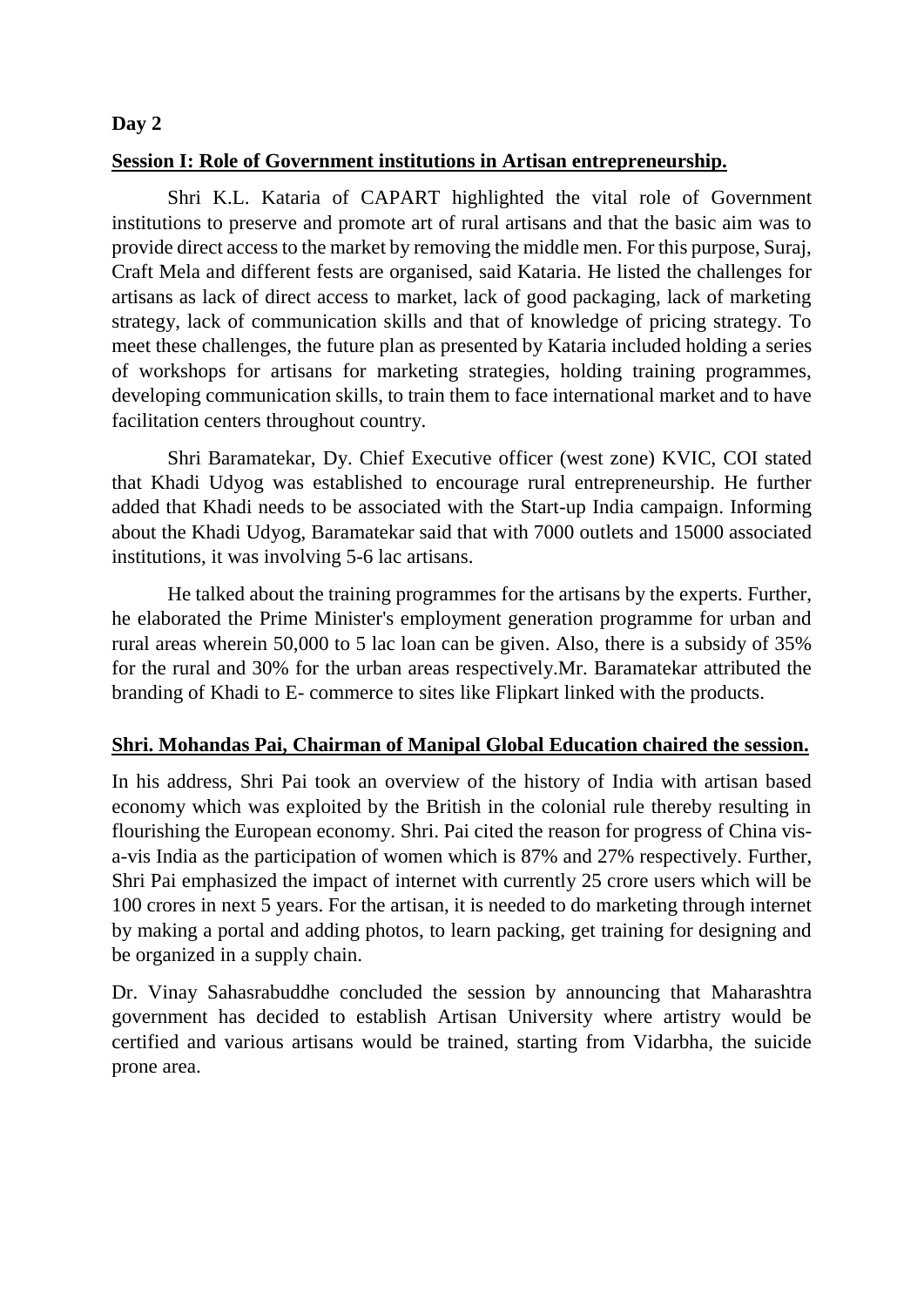#### **Session II: Innovative strategies for rural skill development in Start-up India**.

Shri. Amit Tuteja of Connecting Dreams Foundation, Delhi, elaborated innovative strategies for rural skill development in startup India. Giving the statistics of various countries, Shri. Tutja illustrated that average age of an Indian in 2020 will be 29 years hence it is going to be a young India with 78 crores young population out of which 70 crores would need to be trained. Pradhan Mantri Kishor Vikas Yojana is implemented all over India. The challenges were listed as follows- vocational training not preferred as the main stream, quality concerns in free training, lack of jobs, lack of entrepreneurship opportunities. To bridge the gap between skill development and entrepreneurship, according to Dr. Tuteja, one needs to have inclusive model linking with make in India, develop quality trainers from rural India, market linkage etc. Dr. Tuteja also emphasized on achieving sustainability through connectivity – electronic, knowledge and economic one.

G.R. Raghvendra, DG, NPC, expounded innovative strategies for rural skill development in Startup India and building synergies for speed and scale-up rural entrepreneurship. Referring to the announcement of hon. PM ,that of digital India, Shri. Raghavendra stressed the need to make facilities available in rural areas and with Startup, technology and innovation contribute for India's transportation.

#### **Shri Raghavendra threw light on the following aspects of Start-up India:**

- $\triangleright$  Flagship initiative of Government of India.
- $\triangleright$  To build a strong ecosystem for nurturing innovation and Start-ups in country.
- $\triangleright$  To generate employment –opportunities
- $\triangleright$  To drive sustainable economic growth.

Shri. Raghavendra also underlined the importance of promoting women entrepreneurship and also use of technology in terms of availing a web-side, domain claim registration and so on. Regarding the action plan, stated Shri. Raghvendra, the government hopes to accelerate spreading of Start-up movement to rural areas which will be possible by handholding, funding support and incentives, Industry-academic partnership and incubation, focussing on core business and having more meaningful inspections. Shri. Raghvendra highlighted rolling out of mobile app and portal to serve as the single platform for Startups for interacting with government. He also informed about Atal Innovation mission (AIM) and talent utilization program (SETV).

**Jyotsna Sitling**, joint secretary ministry of skill development and entrepreneurship, emphasized upon the skill training of the artisans and the need to introduce financial literacy. She elaborated her point by saying that skilled artisans need to know the value chain of a product and if rural population is involved in it, it is better. She said that through the 13,000ITIs, training of entrepreneurship can be done.About financial literacy training, Jyostna Sitling mentioned the Mudra Yojana. She also talked about National skill qualification framework wherein MOUs with industries will be helpful.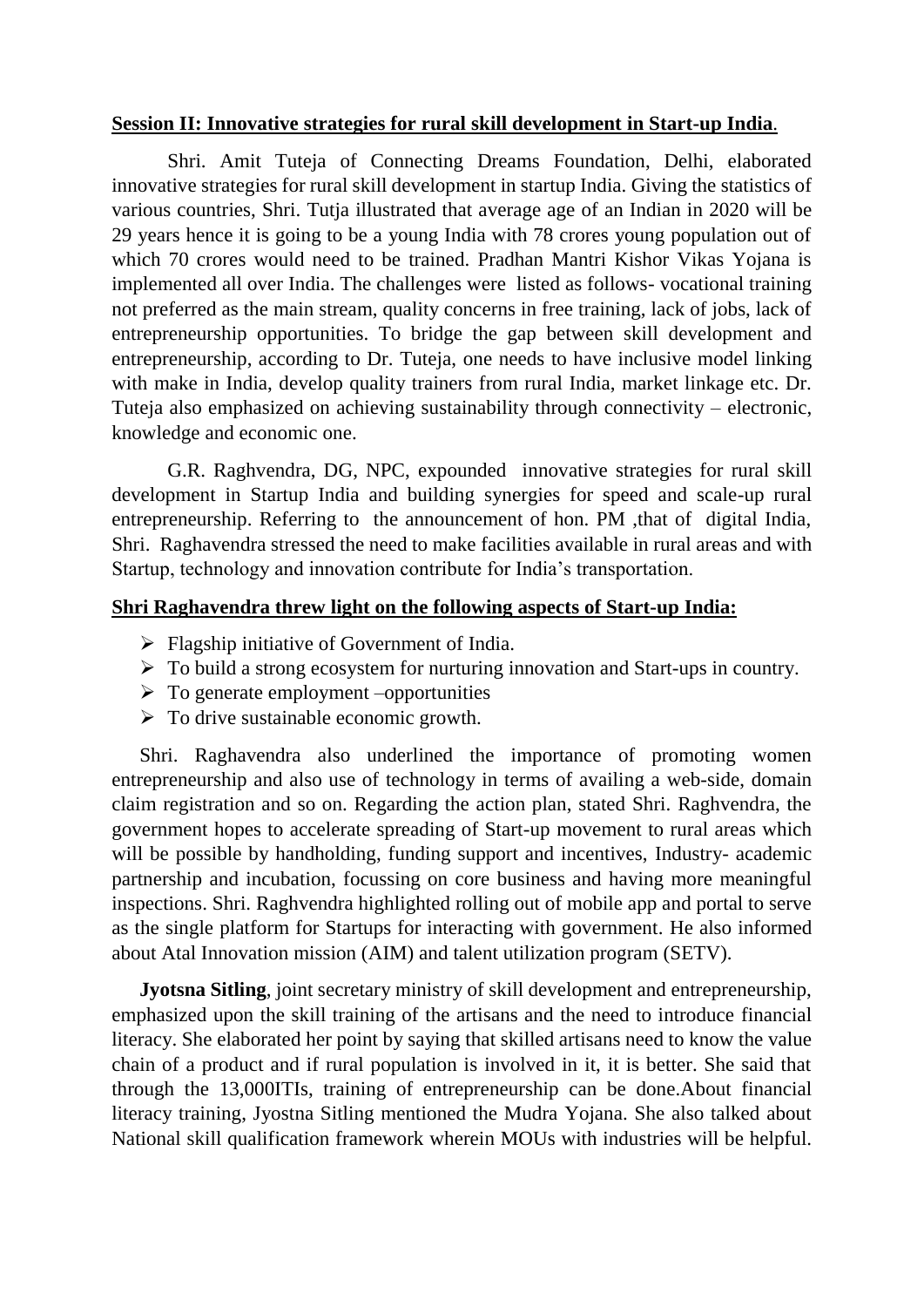The role of I.T. will be crucial, especially that of the mobile innovation, according to Ms. Sitling.

# **Session III: Best practices of promoting entrepreneurship among underprivileged community**.

Shri Biplab of Bhungaroo, winner of prestigious awards, underlined the importance of Impact economy and the chain of invention to innovation, innovation to entrepreneurship and to impact economy. Entrepreneurship at micro level at local NGO and CBO level and macro level involving governance and global aspects was discussed by Biplab. He expressed confidence of tackling with the problem of draught by using innovative methods.

Vijay Pratap Singh Aditya, CEO of Ekgaon elaborated on making agriculture markets work for small farmers. According to Vijay Pratap Singh, agriculture is an unrealized opportunity but due to problems like water shortage, even farmers are reluctant to have their children in the same profession. Referring to the cases of farmer suicides, Vijay Pratap offered solutions like adopting new procedures, farm demonstrations, offering fertilizers etc. and by guiding them they can have a share in the value chain He also talked about connecting farmers by a mobile app.

Abhay Mahajan of DRI, spoke upon Chitrakoot model of rural development which is that of self- reliant villages, a concept inspired from Deendayalji Upadhyay.

Mentioning the experiment by Nanaji Deshmukh of Samaj Shilpi Dampatti Catalyst of change, wherein one couple was committed to work for five years in villages Mahajan said it was admired by former president A.P.J. Kalam. Mahajan elaborated on Krishi Vigyan Kendra, adopting organic farming, adopting diversified agriculture for the development.

Dr. K. Venkatraman of Govardhan Eco village talked about the concept of Eco village where patients change from within due to the environment instead of conventional medication.

Shri Basant Kumar, chairperson of the session referred to Gandhiji 's call to use Swadeshi through the use of Charkha which has completed hundred years ever since its launching and that it had emphasized the principle of self - reliance. Referring to the conference on Startup theme, Basant Kumar commented that it was inaugurated by a scientist, Dr Bhatkar and will be closed by Swamiji of Sidgiri Math, Kaneri thus incorporating knowledge and spirituality.

## **Valedictory Program:**

In the valedictory program, Santosh Gupta of RMP summarized the conference which had 141 participants representing 86 NGOs and 20 representatives from industries, which was very encouraging. There were 28 speakers in all from various fields. The sessions elaborated the concept of rural entrepreneurship, business incubators, role of